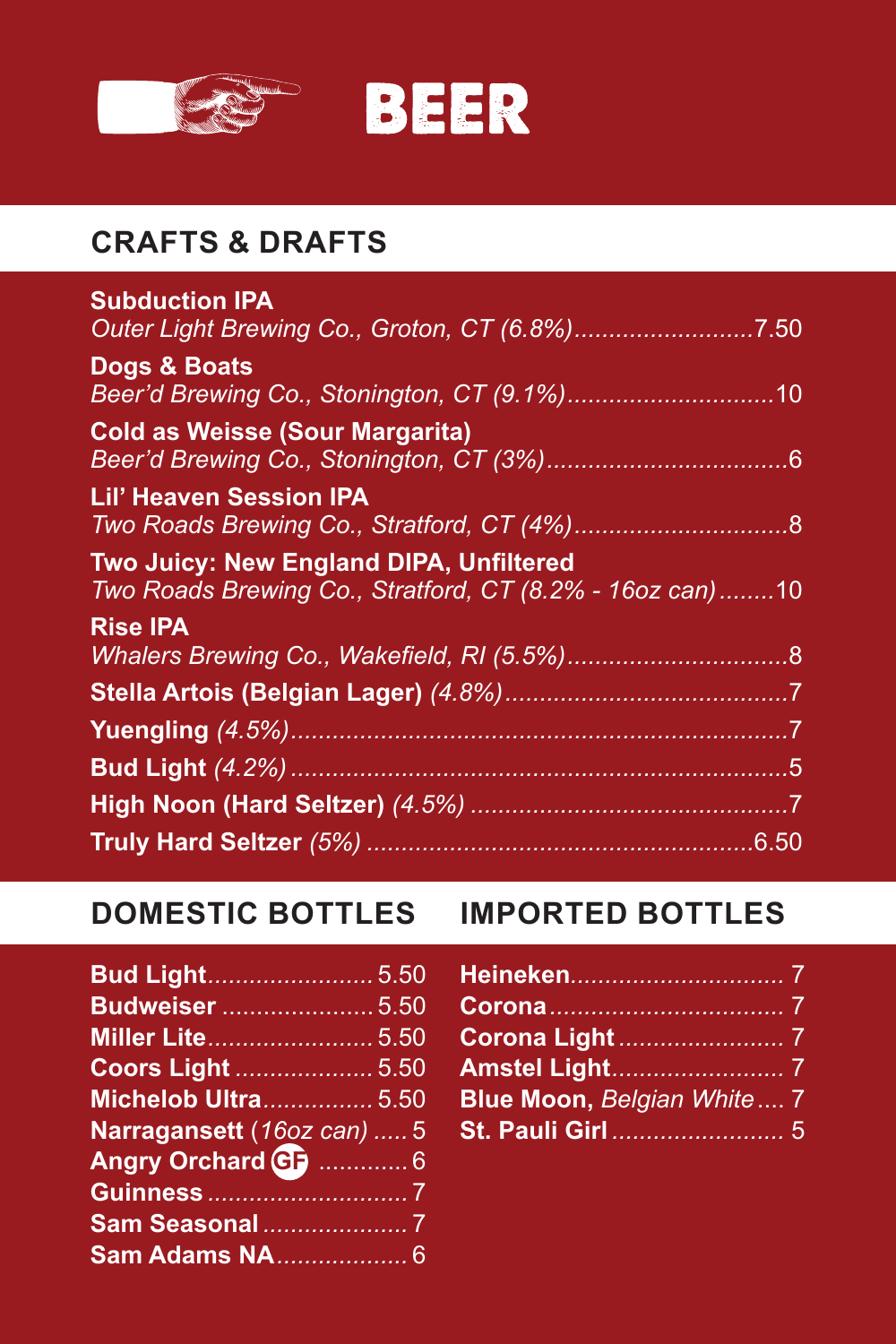



## **SPARKLING AND BLUSH GLASS / BTL**

| Sutter Home White Zinfandel, California  8 |  |
|--------------------------------------------|--|

### **WHITE** GLASS / BTL

| Kendall-Jackson Chardonnay, California  9 / 34 |  |
|------------------------------------------------|--|
| CK Mondavi Sauvignon Blanc, California  8 / 28 |  |

### **RED** GLASS / BTL